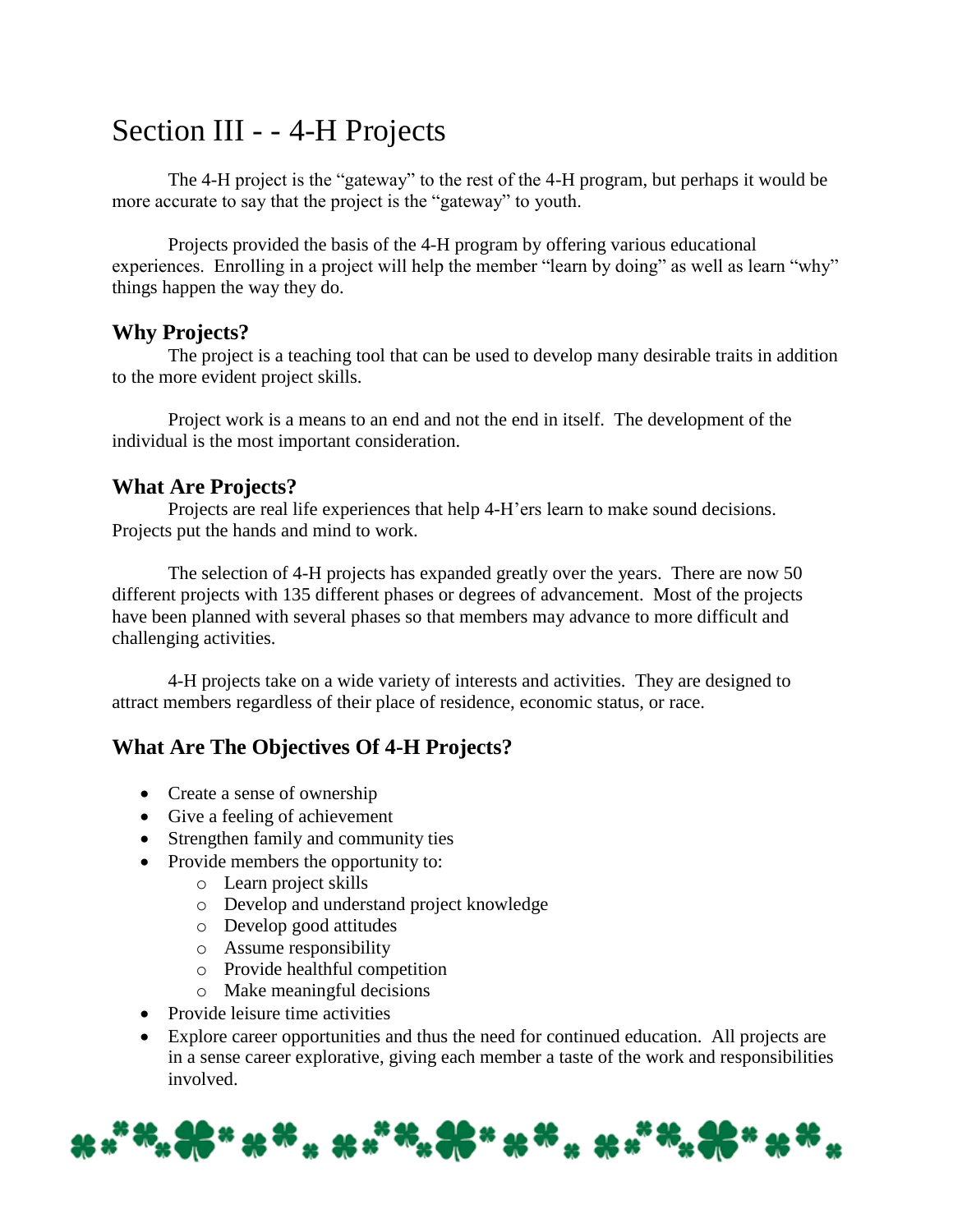# **How Do I Select Projects?**

- o *A Guide to 4-H Project Selection* explains the different projects that are offered in 4-H. The guide appears as an insert in the August issue of the Kansas 4-H Journal. If you do not have a copy, check with your club's community leaders or the Extension office.
- o Parents and members should know and fully understand what is expected of the 4-H'er before enrolling in the project.
- o Projects are selected early in the 4-H year when enrollment cards are filled out. Usually younger members should limit their projects to one or two. Older, experienced members are able to complete several different ones, including those that are more difficult.

### **In selecting projects, consider:**

- Does it meet the needs and interest of the member?
- Is the project challenging him/her physically, mentally, or educationally?
- How much time does the member have and how much time does the project require?
- What time of the year does most of the activity for the project take place?
- Is the project acceptable to you as parents and does it fit into the family needs and situation?
- How much will the project cost?
- Is adequate space and equipment available?
- Is there an opportunity for ownership and management responsibilities?
- Are there leaders to help with the project, or are you willing to help the member with the project?

# **How Are Projects Conducted?**

Project work is conducted through various activities and events such as:

- Project meetings in the local club
- Demonstrations and talks at regular club meetings
- Tours
- Family activities or work at home
- Exhibiting at shows and fairs
- Record keeping

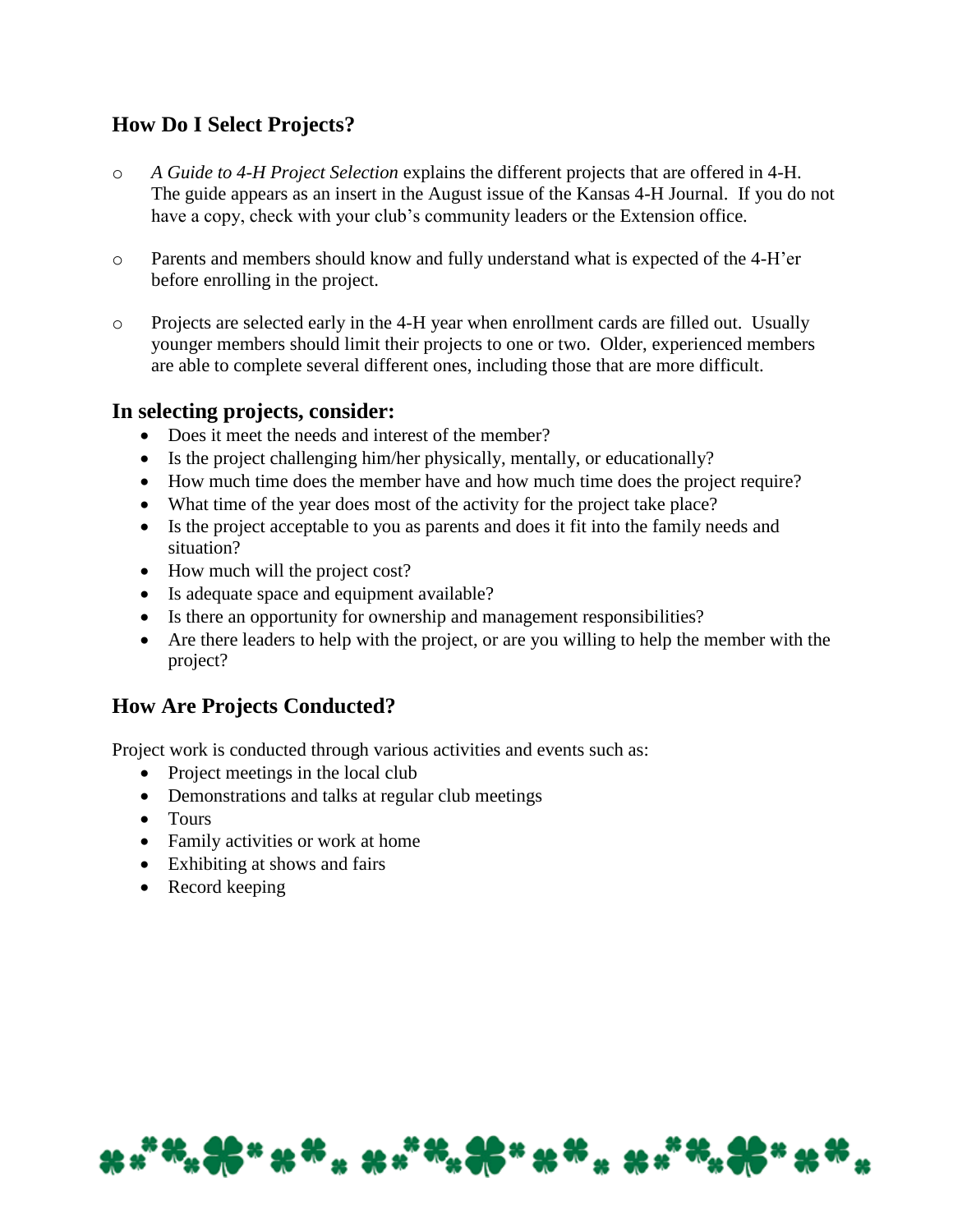### **What Is The Role Of The Project Leader?**

4-H project leaders are people who have an interest in a particular area. They are willing to share their time, talents and efforts with a group of young people.

You could be a project leader! It doesn't take an expert to be a project leader. The most important ingredient for project leaders is that they be interested in working with youth. If you would consider being a project leader, visit with your club's community leaders or parent advisory committee members.

Training meetings for project leaders are conducted on the county level. Also, many projects have guides to assist leaders.

Many clubs have a policy that unless more than two or three members are enrolled in a project, no project leader will be obtained. Parents will be expected to help the member with his project in this case.

### **Who Are The 4-H Leaders?**

Key persons helping youth in local groups are the adult and older teen volunteers. These volunteers, most of them parents, contribute their time and share their interests and talents. Support by parents is important to the success of any 4-H group.

The most important ingredients for project leaders is that they be sincerely interested in working with youth. If you are considering being a project leader, visit with your club's community leader(s) or parent committee members. New leaders will need to complete a Volunteer Information Profile (VIP) form for review and approval by the county VIP committee.

### **Club Project Leaders**

#### **Purpose**

To guide and support 4-H members with project work (learning experiences structured around a special interest). To work cooperatively with the 4-H organizational club leader, other leaders in the club, parents and club members for positive learning experiences.

#### **Responsibilities**

- Help members and their parents arrive at project selections that are challenging but within reach of the individual.
- Share your knowledge of the project with members through meetings, tours, individual consultations and written references.
- With the 4-H'ers, develop a schedule and a method for personally notifying members and families of when to attend meetings and what will be done at them.
- Meet a sufficient number of times so members feel good about the subject matter they are learning.
- Invite other volunteers to help when the opportunity arises.